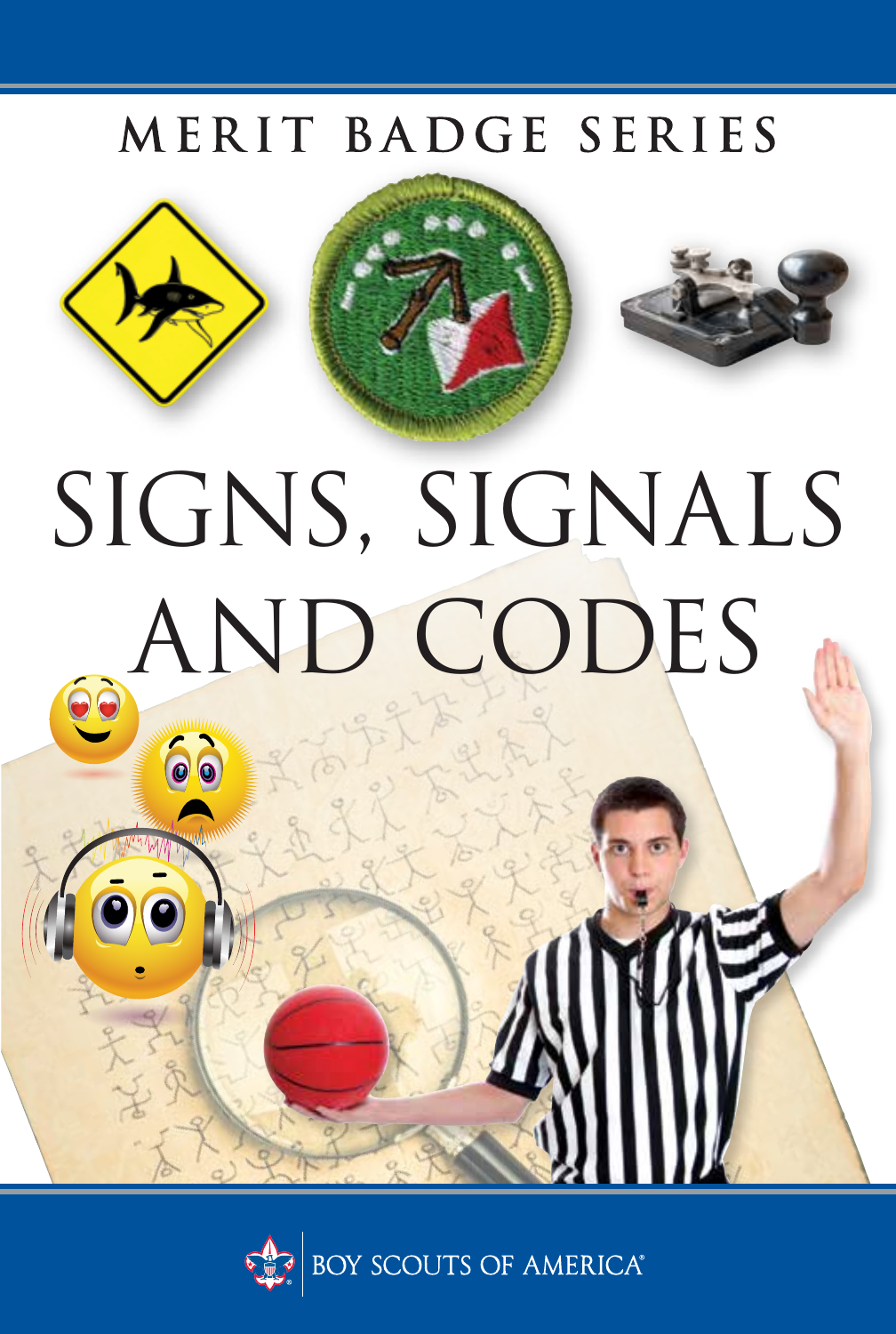**BOY SCOUTS OF AMERICA MERIT BADGE SERIES**

# **SIGNS, SIGNALS, AND CODES**



*"Enhancing our youths' competitive edge through merit badges"*

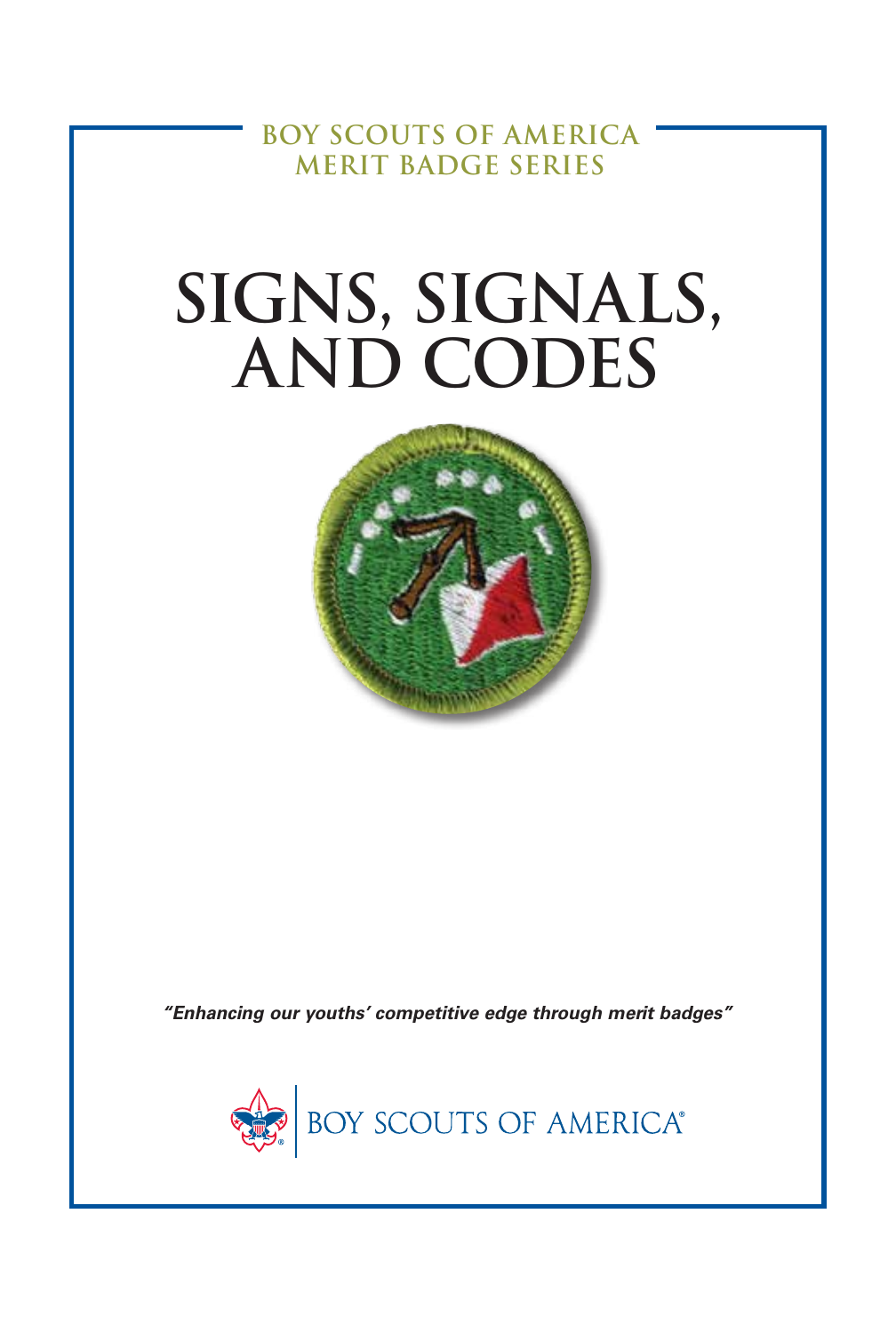# Requirements

- 1. Discuss with your counselor the importance of signs, signals, and codes, and why people need these different methods of communication. Briefly discuss the history and development of signs, signals, and codes.
- 2. Explain the importance of signaling in emergency communications. Discuss with your counselor the types of emergency or distress signals one might use to attract airborne search-and-rescue personnel if lost in the outdoors or trying to summon assistance during a disaster. Illustrate these signaling examples by the use of photos or drawings.
- 3. Do the following:
	- a. Describe what Morse code is and the various means by which it can be sent. Spell your first name using Morse code. Send or receive a message of six to 10 words using Morse code.
	- b. Describe what American Sign Language (ASL) is and how it is used today. Spell your first name using American Sign Language. Send or receive a message of six to 10 words using ASL.
- 4. Give your counselor a brief explanation about semaphore, why it is used, how it is used, and where it is used. Explain the difference between semaphore flags and nautical flags. Then do the following:
	- a. Spell your first name using semaphore. Send or receive a message of six to 10 words using semaphore.
	- b. Using illustrations or photographs, identify 10 examples of nautical flags and discuss their importance.
- 5. Explain the braille reading technique and how it helps individuals with sight impairment to communicate. Then do the following:
	- a. Either by sight or by touch, identify the letters of the braille alphabet that spell your name. By sight or touch, decode a braille message at least six words long.
	- b. Create a message in braille at least six words long, and share this with your counselor.

braille writing requirement 5b for this merit badge, you do not need to emboss braille dots in thick paper. Rather, you may use a pencil or pen to draw the dots on ordinary paper, copying the characters of the braille alphabet to spell out your message letter by letter.

To satisfy the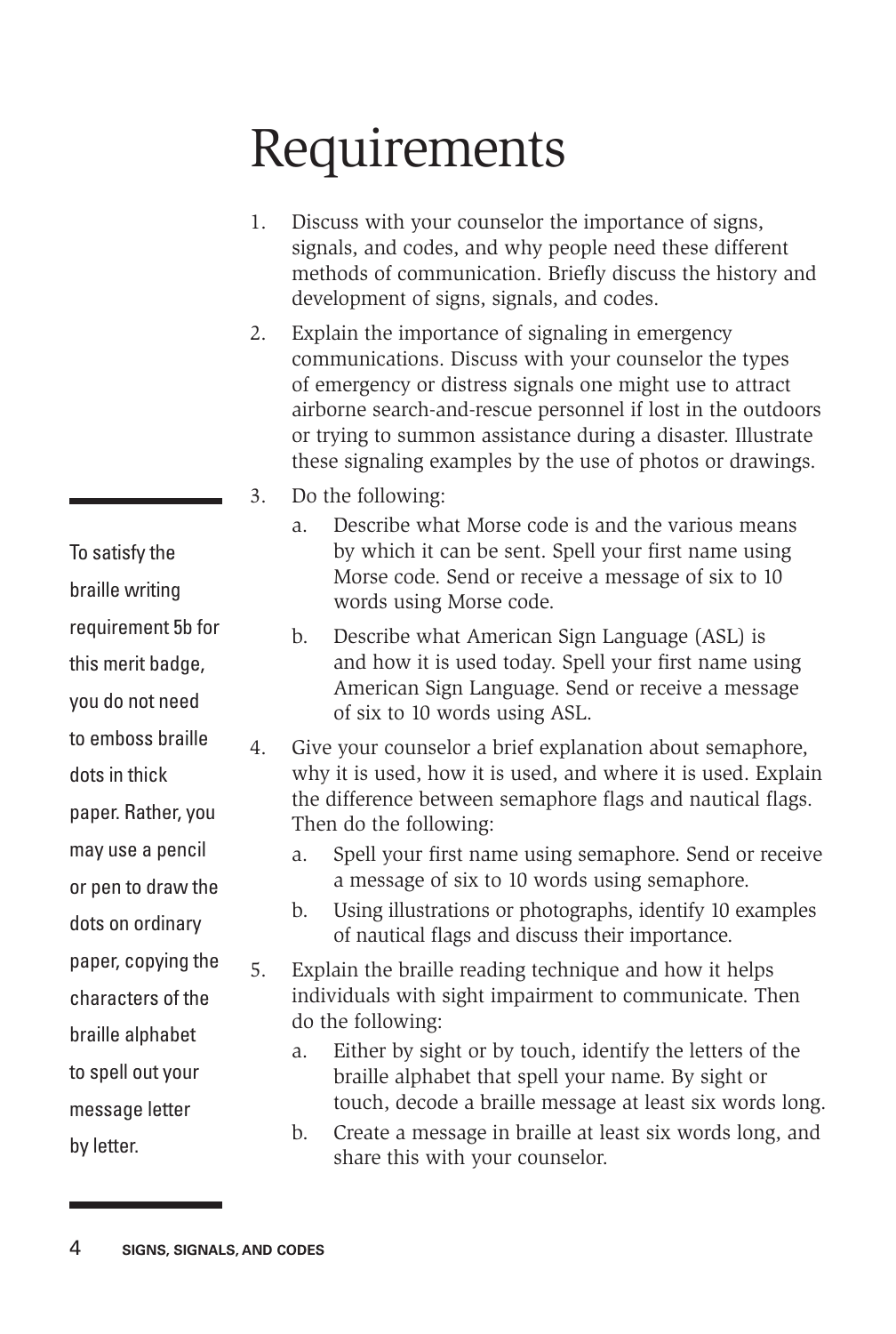- 6. Do the following:
	- a. Describe to your counselor six sound-only signals that are in use today. Discuss the pros and cons of using sound signals versus other types of signals.
	- b. Demonstrate to your counselor six different silent Scout signals. Use these Scout signals to direct the movements and actions of your patrol or troop.
- 7. On a Scout outing, lay out a trail for your patrol or troop to follow. Cover at least one mile in distance and use at least six different trail signs and markers. After the Scouts have completed the trail, follow no-trace principles by replacing or returning trail markers to their original locations.
- 8. For THREE of the following activities, demonstrate five signals each. Tell what the signals mean and why they are used:
	- a. Sports official's hand signs/signals
	- b. Heavy-equipment operator's hand signals
	- c. Aircraft carrier catapult crew signals
	- d. Cyclist's hand signals
	- e. An activity selected by you and your counselor
- 9. Share with your counselor 10 examples of symbols used in everyday life. Design your own symbol. Share it with your counselor and explain what it means. Then do the following:
	- a. Show examples of 10 traffic signs and explain their meaning.
	- b. Using a topographical map, explain what a map legend is and discuss its importance. Point out 10 map symbols and explain the meaning of each.
	- c. Discuss text-message symbols and why they are commonly used. Give examples of your favorite 10 text symbols or emoticons. Then see if your counselor or parent can identify the meaning or usage of each symbol.
- 10. Briefly discuss the history of secret code writing (cryptography). Make up your own secret code and write a message of up to 25 words using this code. Share the message with a friend or fellow Scout. Then share the message and code key with your counselor and discuss the effectiveness of your code.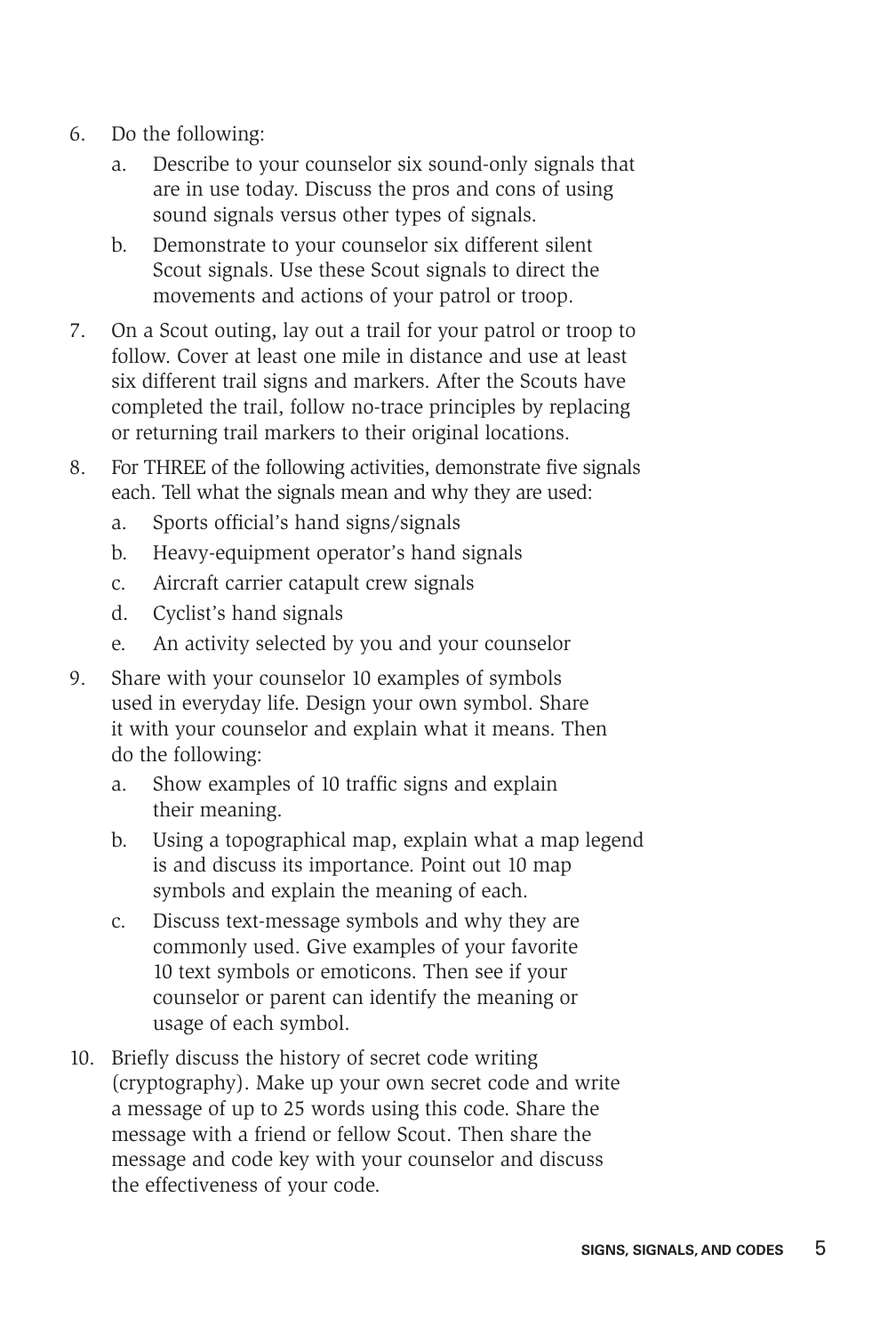# **Resources**

# **Scouting Literature**

*Boy Scout Handbook*, *Fieldbook*; *Communication, Digital Technology, Disabilities Awareness, Emergency Preparedness, Graphic Arts, Indian Lore, Programming, Radio, Railroading, Search and Rescue,* and *Wilderness Survival* merit badge pamphlets.

## **Websites, Tutorials, and Apps**

## **American Sign Language**

American Sign Language University Website: http://www.lifeprint.com

dDeaf World Website: http://www.ddeafworld.com

Handspeak® Website: http://www.handspeak.com

Learn American Sign Language tablet/smartphone app

Signing Savvy Website: http://www.signingsavvy.com

## **Braille**

Braille Alphabet Website: http://www.braillealphabet.org

BrailleBack, tablet/smartphone app

Braille Bug® Website: http://www.braillebug.afb.org Braille Flash Cards Website: http://www.printableflashcards. net/preview/Braille

# **Cryptography**

Break the Code Website: http://www.cia.gov/kids-page/ games/break-the-code

CryptoClub Website: http://www.cryptoclub.org

Crypto Museum Website: http://www.crytpomuseum.com

Journey Into Cryptography Website: http://www.khanacademy.org/ computing/computer-science/cryptography

Secret Language: Cryptography & Secret Codes Website: http://www.exploratorium.edu/ ronh/secret/secret.html

### **Morse Code**

AE Morse Code Tutor, tablet/smartphone app

Learn Morse Code Website: http://www.learnmorsecode.com

Morse Code Machine Website: http://www.boyslife.org/games/ online-games/575/morsecode-machine

Morse-It, tablet/smartphone app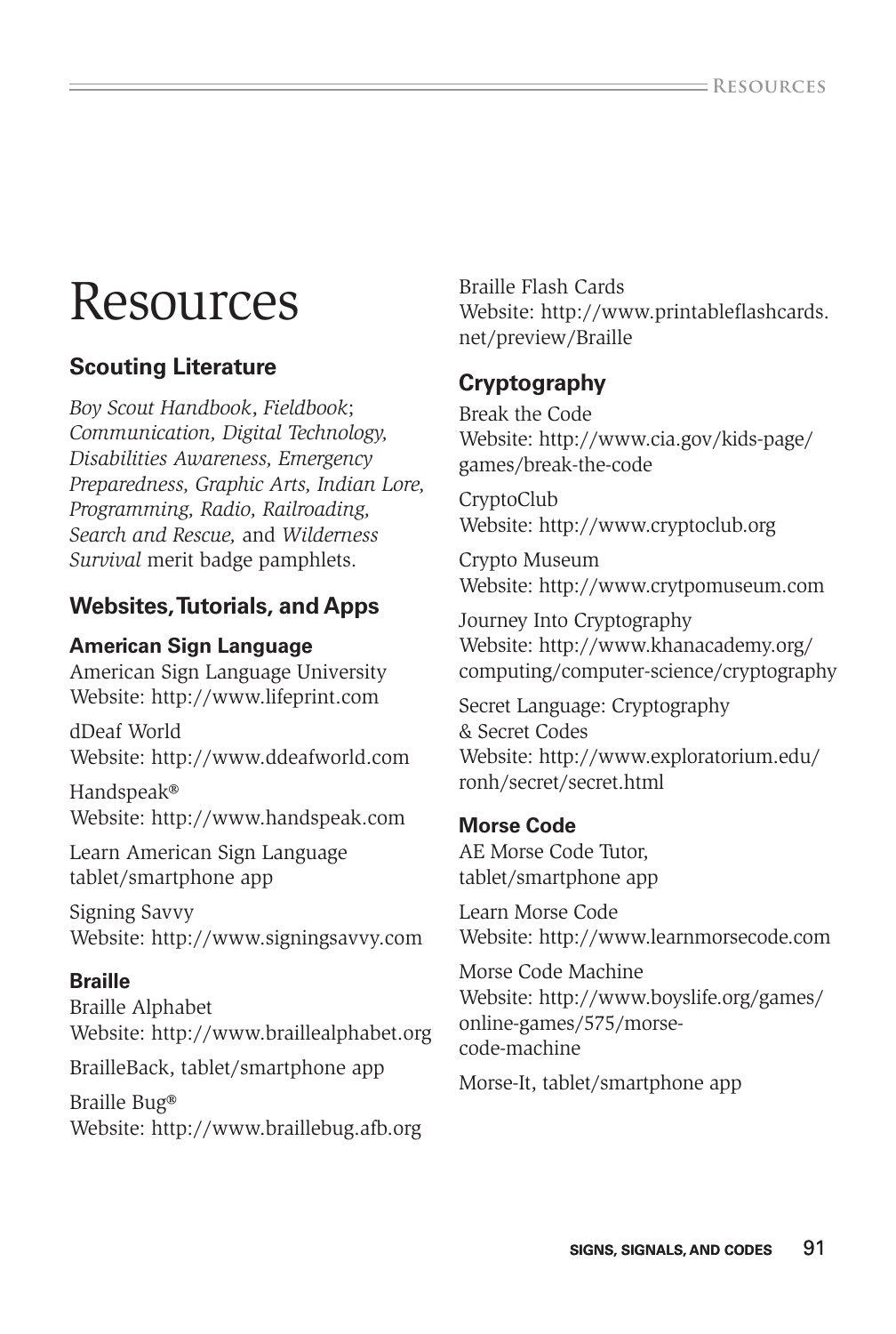#### **Resources.**

#### **Nautical Flags**

International Code Flags or Signaling Flags Website: http://www.boatsafe.com/ nauticalknowhow/flags.htm

Nautical Flags and Their Meanings Website: http://www.marinewaypoints. com/learn/flags/flags.shtml

Nautical Flags—International Code Flags Website: http://www.soundkeepers. com/kids/alphabet

#### **Rescue and Distress Signals**

Basic Survival Strategy Website: http://www.cap-es.net/zips/ bsssh.PDF

Boating Distress Signals Website: http://boatsafe.com/ nauticalknowhow/distress.htm

Camping Distress Signals Website: http://www.camping-fieldguide.com/distress-signals.html

Ground-to-Air Signals Website: http://www.cap-es.net/zips/ gnd2airsignals.PDF

#### **Semaphore**

Semaphore Flag Signaling Website: http://inter.scoutnet.org /semaphore

Semaphore Flag Signaling System Website: http://www.marinewaypoints. com/learn/flags/semaphore /semaphore.shtml

Semaphore *Flag Signalling* tablet/smartphone app

#### **Trail Signs**

Trail Signs & Blazes Website: http://www.inquiry.net/ outdoor/skills/seton/blazes.htm

Trail Signs of Direction Website: http://www.inquiry.net/ outdoor/skills/beard/signs\_ direction.htm

Trail Signs: Traditional Website: http://www.inquiry.net/ outdoor/skills/b-p/signs.htm

#### **Wigwag and Other Signals**

The Science Notebook Website: http://science-notebook.com/ gilbert-signal01.html

Sending WIGWAG Code Website: http://www.cranburyscouts. org/WigWagBL.htm

Signalman Sam's Signaling Resource Page Website: http://www.cranburyscouts. org/SamsPage.htm

Smiley Symbols Dictionary Website: http://www.planetpals.com/ smiley.html

#### **Books and CDs**

American Radio Relay League. Your Introduction to Morse Code (audio CDs). ARRL, 2008.

Araujo, Lynn. *Historical Signals and Semaphores*. U.S. Games Systems, 2006.

Blackwood, Gary. *Mysterious Messages: A History of Codes and Ciphers*. Dutton, 2009.